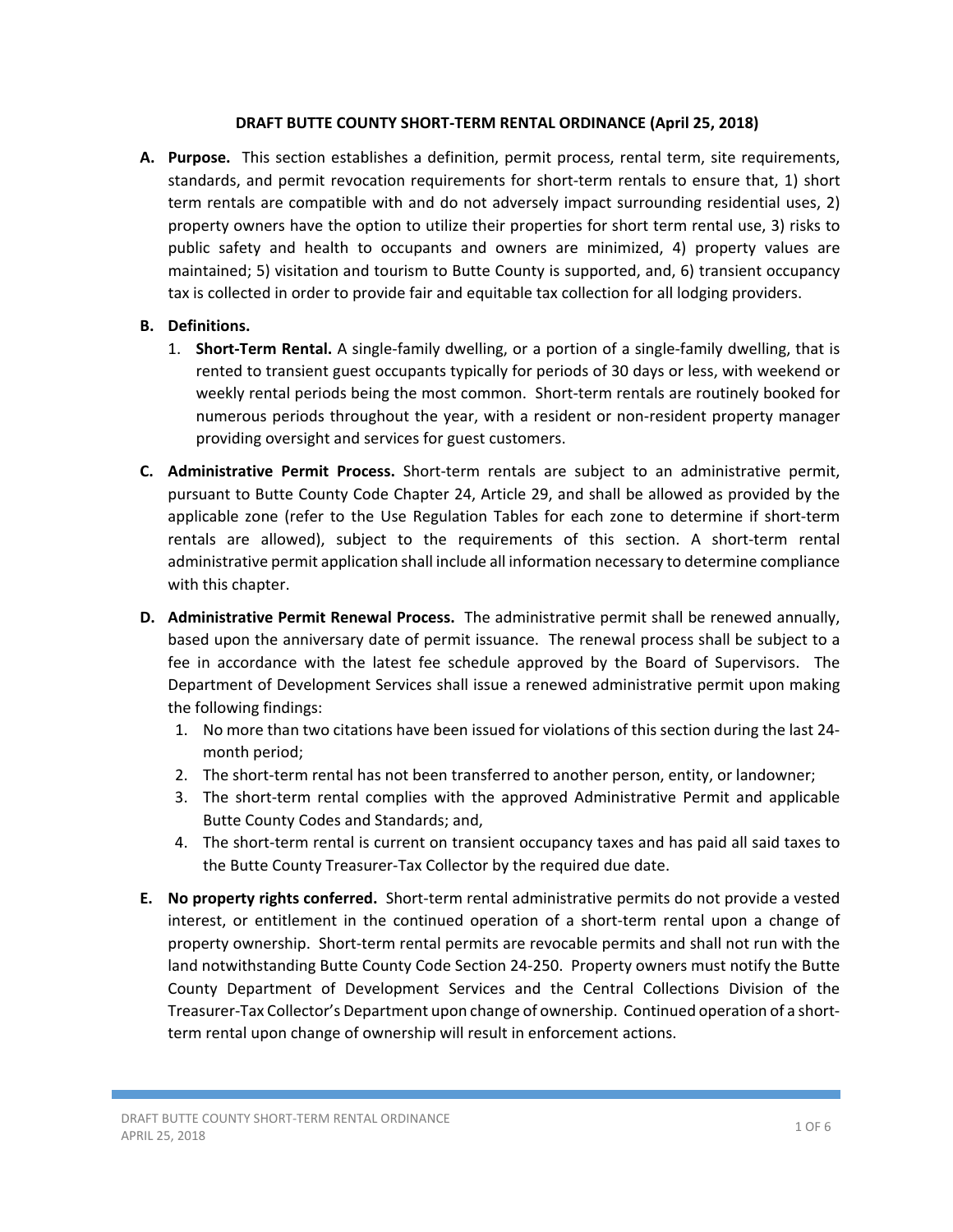- **F. Short-Term Rental Restrictions.** Structures not intended for permanent residential occupancy under the current California Building Code Standards are not permitted for use as short-term rentals. Farmworker housing, or property subject to a Williamson Act contract are not permitted for use as short‐term rentals.
- **G. Transient Occupancy Taxes.** Butte County Code Section 23‐A authorizes the levy of a Transient Occupancy Tax for overnight stays at all lodging facilities. In addition, a Tourism Business Improvement District includes a tax on lodging. Short‐term rental proprietors must complete a Transient Occupancy Tax Questionnaire and submit it to the Central Collections Division of the Treasurer‐Tax Collector's Department with ten days of commencing business.
- **H. Standards**. Short‐term rentals are subject to the following operation and development standards at all times. On-site inspections by Butte County Department of Development Services staff and/or Public Health staff, or a verifiable self-certification process may be required to ensure compliance with all permit standards. By accepting an administrative permit, the owner agrees to allow on‐site inspections at reasonable times.
	- 1. **Parcel.** The short-term rental must be located on a legally created parcel. Only one singlefamily residence or one legally established second dwelling unit or accessory dwelling unit may be permitted as a short-term rental on a single parcel. The administrative permit shall identify the structure permitted as the short‐term rental.
	- 2. **Appearance, Visibility, and Signage.** No alteration shall be made that would identify a dwelling as a short-term rental, and that would not preserve and protect the residential character of the dwelling or existing neighborhood. No signage pertaining to a short‐term rental is allowed excepting as required below under Sub‐Section H (10) (b) ‐ Posting of Permit Standards.
	- 3. **Commercial Activity Prohibited.** Commercial activities and special events, including but not limited to, weddings, receptions, and large parties are prohibited. All occupants of the short‐ term rental shall be notified of the prohibition against commercial activities prior to the reservation, rental, or lease, and said prohibition shall be a part of any rental or lease agreement.
	- 4. **Building, Fire, and, Health Standards.** Short‐term rentals are subject to the following development standards:
		- **a.** Meet the current California Building Code Standards for the intended occupancy to the satisfaction of the Butte County Department of Development Services.
		- **b.** Provision of potable domestic water supply, including bacteriological test results and verification of availability of adequate quantity of potable water, if an onsite well is to be used for a domestic water supply.
		- **c.** On‐site septic system or sewer connection necessary to accommodate the short‐term rental to the satisfaction of the Butte County Public Health Department.
		- **d.** Fire extinguishers, smoke detectors, carbon monoxide detectors, and information related to all emergency exits shall be provided inside of the short‐term rental.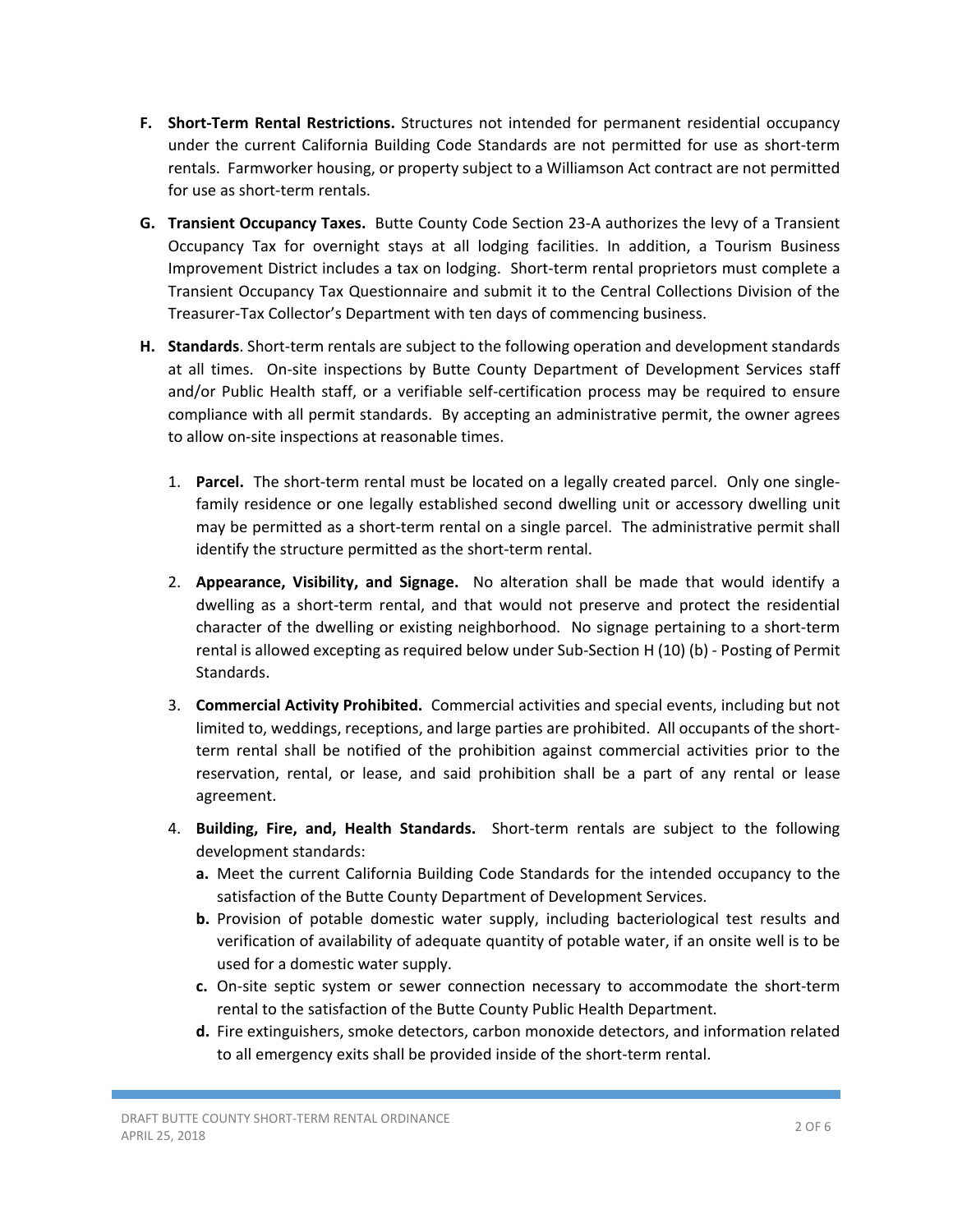- 5. **Trash and Recycling.** Trash and recycling receptacles shall be stored out of public view and serviced on a weekly basis. After pick-up, receptacles shall be returned to storage areas within 24 hours.
- 6. **Noise Standards.** It is the goal of this section to preserve the quality of life and character of existing residential neighborhoods in Butte County. In accordance with the Noise Control Ordinance, Butte County Code Chapter 41A, excessive, unnecessary or offensive noise within the County is detrimental to the public health, safety, welfare and peace and quiet of the inhabitants of the County and therefore is considered a nuisance. Accordingly, noise levels at all short-term rentals shall comply with Butte County Code Chapter 41A. Noise Control, Section 41A‐7 Exterior Noise Standards and Section 41A‐8 Interior Noise Standards. In addition to compliance with the Noise Control Ordinance, all short‐term rentals shall comply with the following requirements:
	- **a.** Property managers shall insure that the occupants of the short-term rental understand that loud or unreasonable noise that disturbs others and is not in keeping with the character of the surrounding neighborhood will result in a violation of this section.
	- **b.** Property managers will immediately respond to all complaints concerning noise levels at all times. Failure to respond to all verifiable complaints will result in the issuance of a citation.
	- **c.** Quiet hours shall be observed between 10:00 pm and 7:00 am, Monday through Friday, and 10:00 pm and 9:00 am on Saturdays, Sundays, and holidays.
	- **d.** Outdoor amplified sound is prohibited.
	- **e.** All occupants of the short‐term rental shall be notified of these noise standards and said standards shall be a part of any rental or lease agreement.
- 7. **Occupancy and Parking.** Occupancy and parking requirements shall be specified on the administrative permit application. Table 1 and Table 2 below provide maximum occupancy and parking requirements depending upon whether the rental is served with public sewer or an on‐site septic system. Additional standards for occupancy and parking are provided as follows:
	- **a. Size.** Depending on the configuration of the building and the adequacy of the potable water and on-site septic systems, short-term rentals are limited to a maximum of five rented bedrooms. Each bedroom shall provide not less than 70 square feet of floor area for the first two occupants. The total floor area requirements per bedroom shall increase at a rate of 50 square feet for each occupant in excess of two.
	- **b.** On-Site Residents. The number of on-site residents shall be subtracted from the allowed maximum occupancies shown under Table 1 and Table 2.
	- **c.** Septic Systems. The number of overnight guests for rentals served by on-site septic systems shall be based on two guests per approved bedroom, whether or not the guests sleep in a bedroom, or if more than two guests sleep in a bedroom. An approved bedroom is one recognized as such by the Butte County Public Health Department at the time the on-site septic system was legally constructed. In no case may a short-term rental served by an on‐site septic system allow more than 10 overnight guests, excluding children under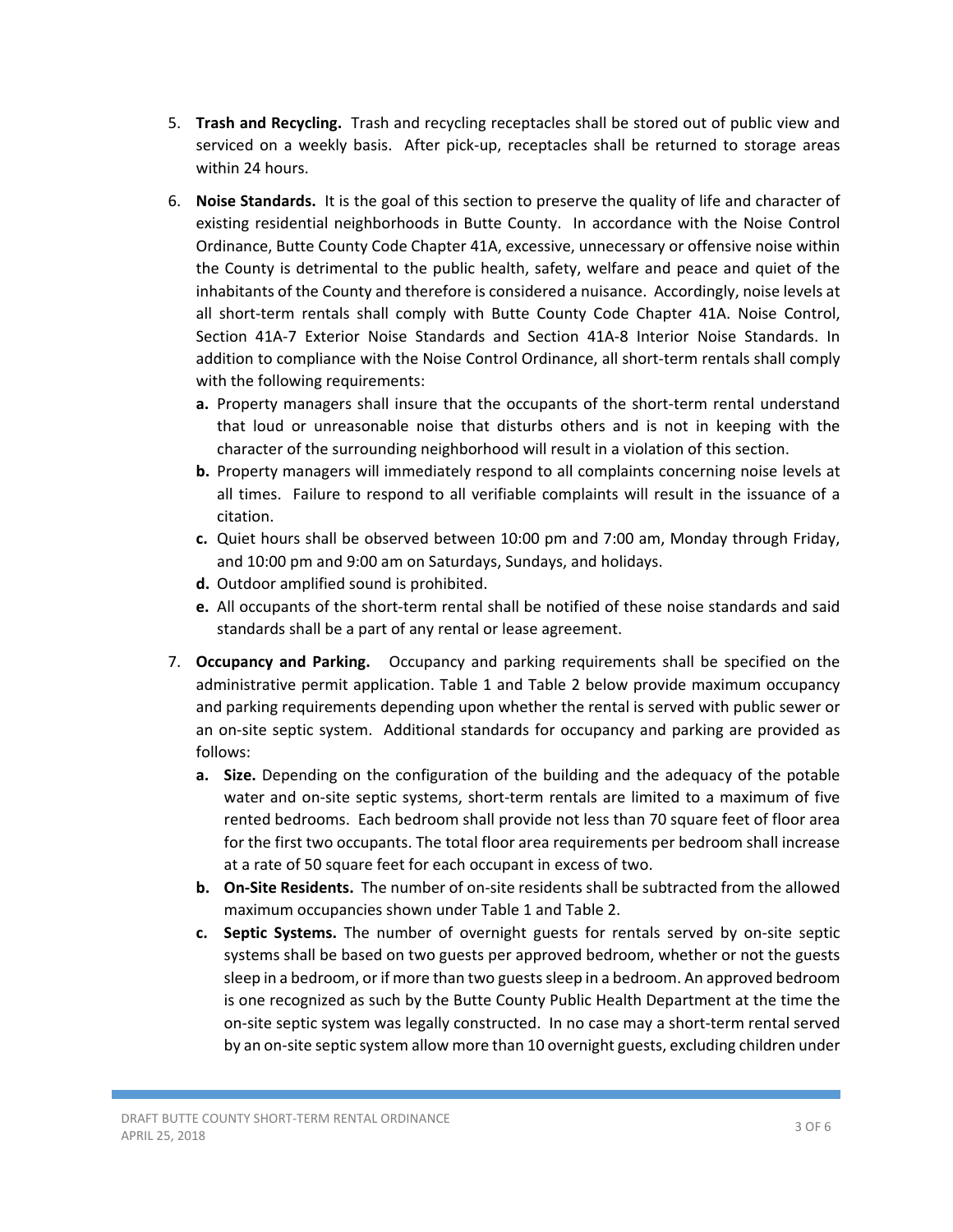3‐years of age, provided the rental meets the bedroom number standards as per Table 2 below.

- **d. Parking.** Tandem parking may be permitted if parallel parking cannot be accommodated. Dimensions for parking stalls shall be in accordance with Section 24‐295, Parking Design Standards.
- **e. Notification.**  The property owner shall ensure that all contracts, online listings, and advertisements clearly set forth the maximum number of overnight guests permitted at the property. All occupants of the short‐term rental shall be notified of these occupancy and parking standards and said standards shall be a part of any rental or lease agreement.

| <b>Table 1. Maximum Occupancy and Parking Requirements</b><br><b>Rentals with Public Sewer</b> |                          |                           |  |
|------------------------------------------------------------------------------------------------|--------------------------|---------------------------|--|
| Number of Bedrooms                                                                             | <b>Maximum Occupancy</b> | <b>Off-Street Parking</b> |  |
|                                                                                                |                          |                           |  |
|                                                                                                |                          |                           |  |
|                                                                                                |                          |                           |  |
|                                                                                                | 12                       |                           |  |
| 5 or more                                                                                      | $\Lambda$                |                           |  |

| <b>Table 2. Maximum Occupancy and Parking Requirements</b><br><b>Rentals with On-Site Septic Systems</b> |                                        |  |  |
|----------------------------------------------------------------------------------------------------------|----------------------------------------|--|--|
| Number of Bedrooms                                                                                       | Maximum Occupancy   Off-Street Parking |  |  |
|                                                                                                          |                                        |  |  |
|                                                                                                          |                                        |  |  |
|                                                                                                          |                                        |  |  |
|                                                                                                          |                                        |  |  |
| 5 or more                                                                                                |                                        |  |  |

- 8. **Daytime Visitors.** For each allowed overnight occupant permitted under this section, one daytime visitor is allowed, up to a maximum of ten guests. Additional off‐street parking for all daytime visitors' vehicles, in addition to overnight occupants, must be provided at a rate of one off‐street parking space per two daytime visitors.
- 9. **No Overnight Camping.** A short-term rental permit does not authorize any camping, sleeping in tents, travel trailers, campers, or recreational vehicles.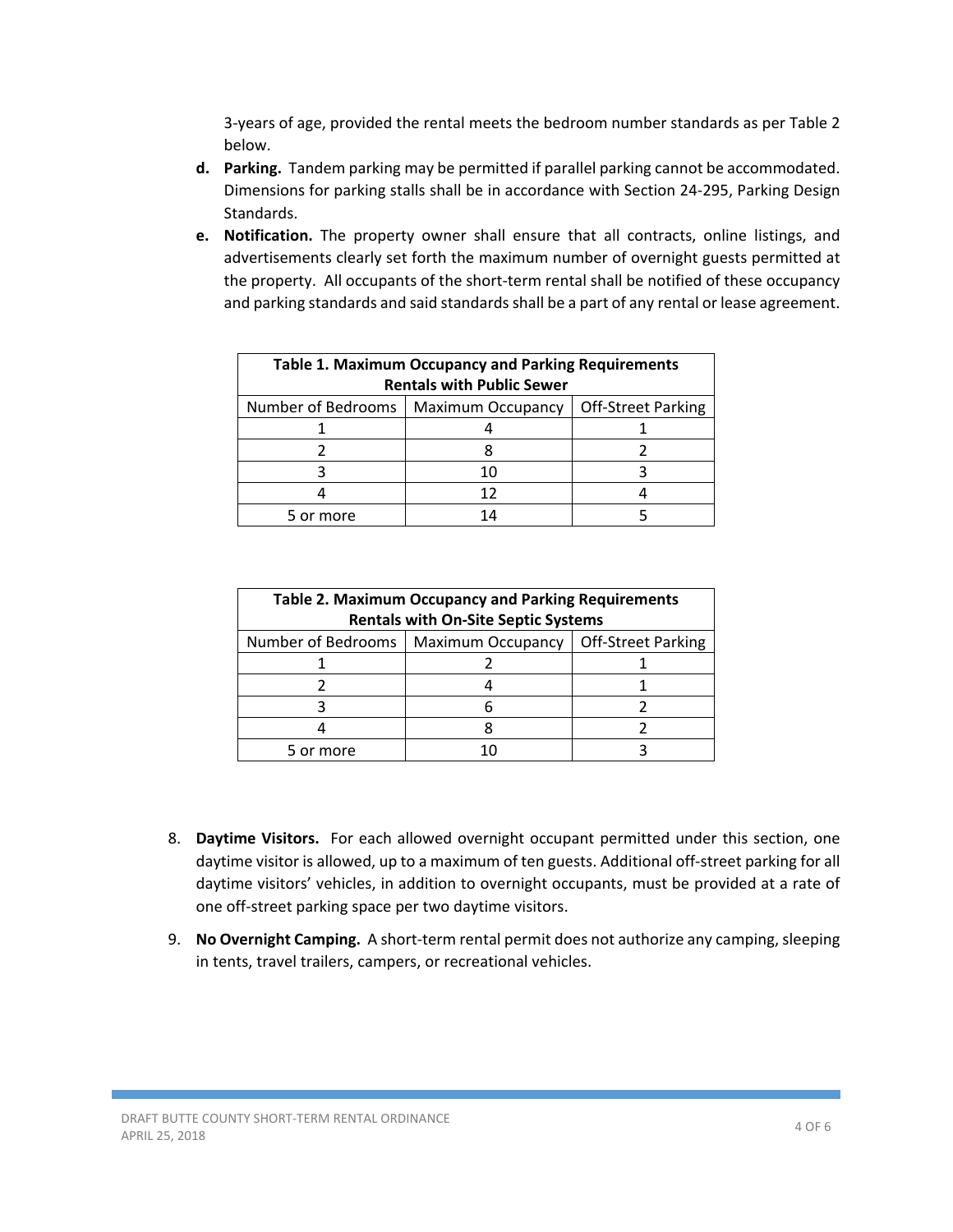- 10. **Property Management.** The short-term rental shall be managed and supervised in accordance with the following requirements and responsibilities:
	- **a. Property Manager.** Short-term rentals must have a local property manager who is available 24-hours per day, seven days per week during all times that the property is rented. The property manager must ensure compliance with all requirements set forth in this section, including the timely response to all complaints and their resolution. The name and contact information of the property manager shall be provided on the permit application, posted inside the short‐term rental and be available to any interested party upon request. Property managers shall provide Development Services with current contact information for identification on the Department of Development Services Short‐ Term Rentals website.
	- **b.** Posting of Permit Standards. A copy of the short-term rental permit listing all applicable standards and limits, including the name, text‐enabled phone number, and email of the property manager, shall be posted inside the rental property in a prominent place within six feet of the front door. The applicable prohibitions, standards, and limits shall be a part of all rental agreements.
	- **c. Disaster Preparedness**. Property managers shall make available community evacuation information and maps for the community where the short-term rental is located as provided by the Butte County Office of Emergency Management to guest customers.
	- **d. Neighbor Notification of Administrative Permit Standards.**  At the permit holder's expense, the Butte County Department of Development Services shall provide a mailed notice at the time of permit issuance to property owners within 300 feet of the subject parcel. The notice shall include all applicable standards and limitations placed upon the short-term rental, the Butte County administrative permit number, as well as the name, text-enabled phone number, and email of the property manager.
	- **e. Internet Posting and other Listings.** All advertising, marketing, online hospitality services (e.g., Airbnb, VRBO), or other types of listing for the short‐term rental shall include the following information in accordance with the approved Administrative Permit:
		- I. Maximum occupancy of rental, not including children under 3 years of age;
		- II. Maximum number of off‐street vehicle parking spaces located on the property;
		- III. Notification that quiet hours shall be observed between 10:00 pm and 7:00 am, Monday through Friday, and 10:00 pm and 9:00 am on Saturdays, Sundays, and holidays.
		- IV. Notification that no outdoor amplified sound is allowed; and,
		- V. The issued Butte County administrative permit number and the transient occupancy tax certificate number.